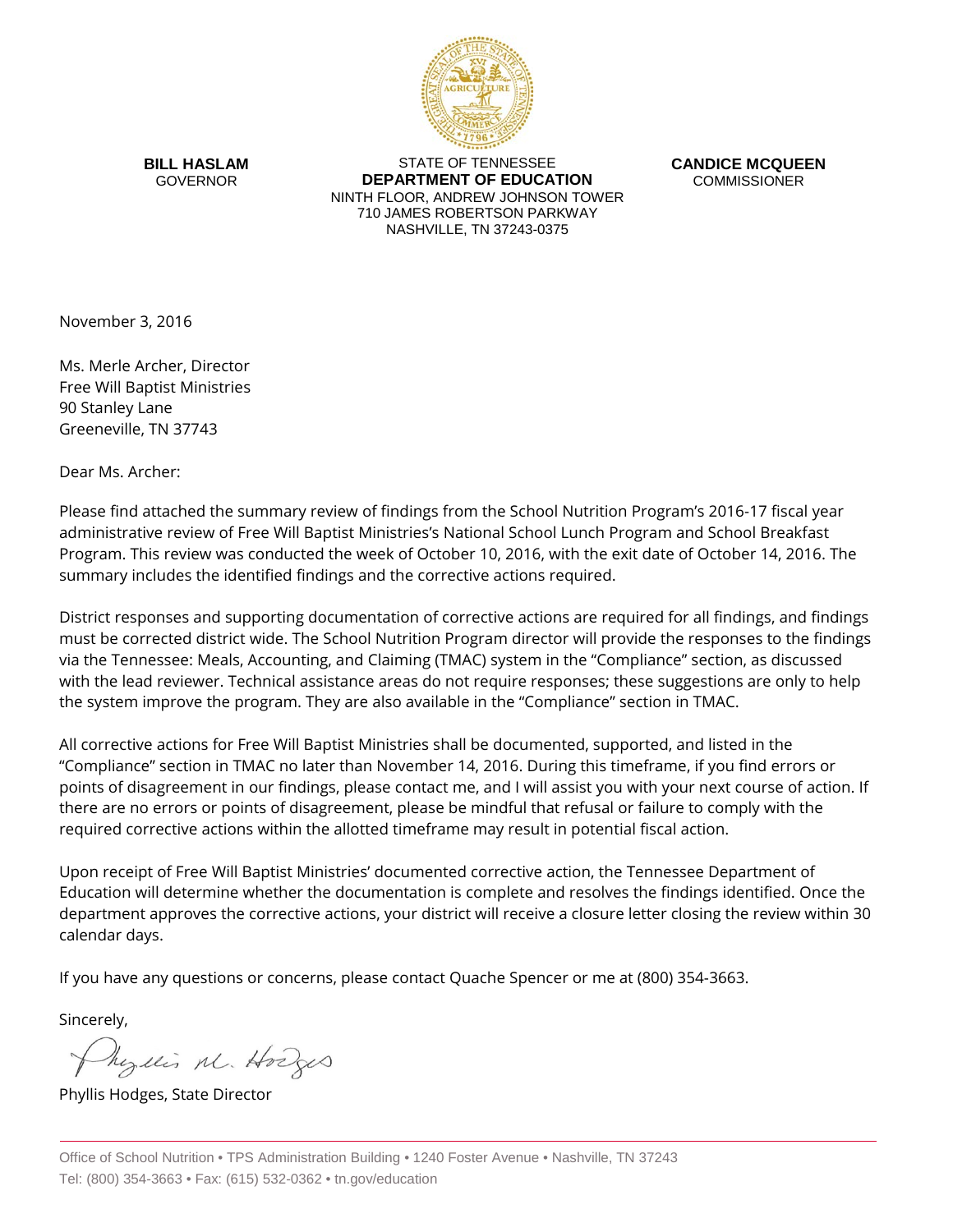

### **Free Will Baptist Ministries (R280)**

#### **Review ID: 1141**

### **Exit Conference Date: 10/14/2016**

Review Year: 2017

Month of Review: September

Lead Reviewer: Peter McNeilly

|      | <b>Findings</b> |                            |                                   |
|------|-----------------|----------------------------|-----------------------------------|
| Area | ID              | <b>Finding Description</b> | <b>Required Corrective Action</b> |

## **SFA - Level Findings**

|                                                              | $V - 0700$     | The SFA was not charging<br>the adults for their meals.<br>As a benefit of employment,<br>the adults get a lunch and<br>the Ministries covers the<br>cost of the meal.         | Develop a spreadsheet to keep track of the<br>adults who eat a meal daily and calculate how<br>much was spent on adult meals. Use this data<br>to calculate the amount of lost revenues from<br>serving adult meals at no cost.                                                                                                                                              |
|--------------------------------------------------------------|----------------|--------------------------------------------------------------------------------------------------------------------------------------------------------------------------------|------------------------------------------------------------------------------------------------------------------------------------------------------------------------------------------------------------------------------------------------------------------------------------------------------------------------------------------------------------------------------|
| $1200 -$<br>Professional<br>Standards                        | $V-1200$       | The SFA does not have a<br>developed method to track<br>professional standard<br>hours for training they have<br>attended.                                                     | Develop or use the USDA's professional<br>standard tracking tool to calculate the amount<br>of professional standards training the staff has<br>participated in. The coding for topics and the<br>professional standards tracking tool and more<br>information on professional standards can be<br>found at: http://www.fns.usda.gov/school-<br>meals/professional-standards |
| Resource Mgt<br>Comprehensive<br>Review                      | <b>V-RMCRF</b> | The SFA did not price the<br>adult meals correctly. They<br>are not charging teachers<br>for the meals they receive,<br>and the ministry is covering<br>the cost of the meals. | Calculate the adult meal price by using the<br>formula in the comment section. Upload the<br>formula and the price in the SFA corrective<br>action response tab.                                                                                                                                                                                                             |
| Revenue from<br>Non-program<br><b>Foods Testing</b><br>Chart | V-NPFTC        | The SFA does not have a<br>procedure to<br>capture/record a la<br>carte/adult meals on<br>monthly invoices.                                                                    | Develop a procedure for recording/capturing al<br>a cart sales and adult meals. Submit plan to SA<br>for review by due date in SFA corrective action<br>response.                                                                                                                                                                                                            |

# **Site - Level Findings: PATH (0015)**

| 1400 - Food<br>Safety | $V-1400$ | The SFA does not have a<br>temperature log for the<br>dish machine, and<br>calibration logs for the<br>review. | Ensure there is a temperature log on the dish<br>machine and have the temperature recorded<br>daily. Calibrate thermometers on a weekly<br>basis, or as needed, and record the results and<br>thermometers for the SA to corrective action on a calibration log. Perform<br>a calibration log training with staff to ensure<br>calibration of thermometers are calibrated<br>correctly. Upload agenda and sign in sheet for |
|-----------------------|----------|----------------------------------------------------------------------------------------------------------------|-----------------------------------------------------------------------------------------------------------------------------------------------------------------------------------------------------------------------------------------------------------------------------------------------------------------------------------------------------------------------------------------------------------------------------|
|-----------------------|----------|----------------------------------------------------------------------------------------------------------------|-----------------------------------------------------------------------------------------------------------------------------------------------------------------------------------------------------------------------------------------------------------------------------------------------------------------------------------------------------------------------------------------------------------------------------|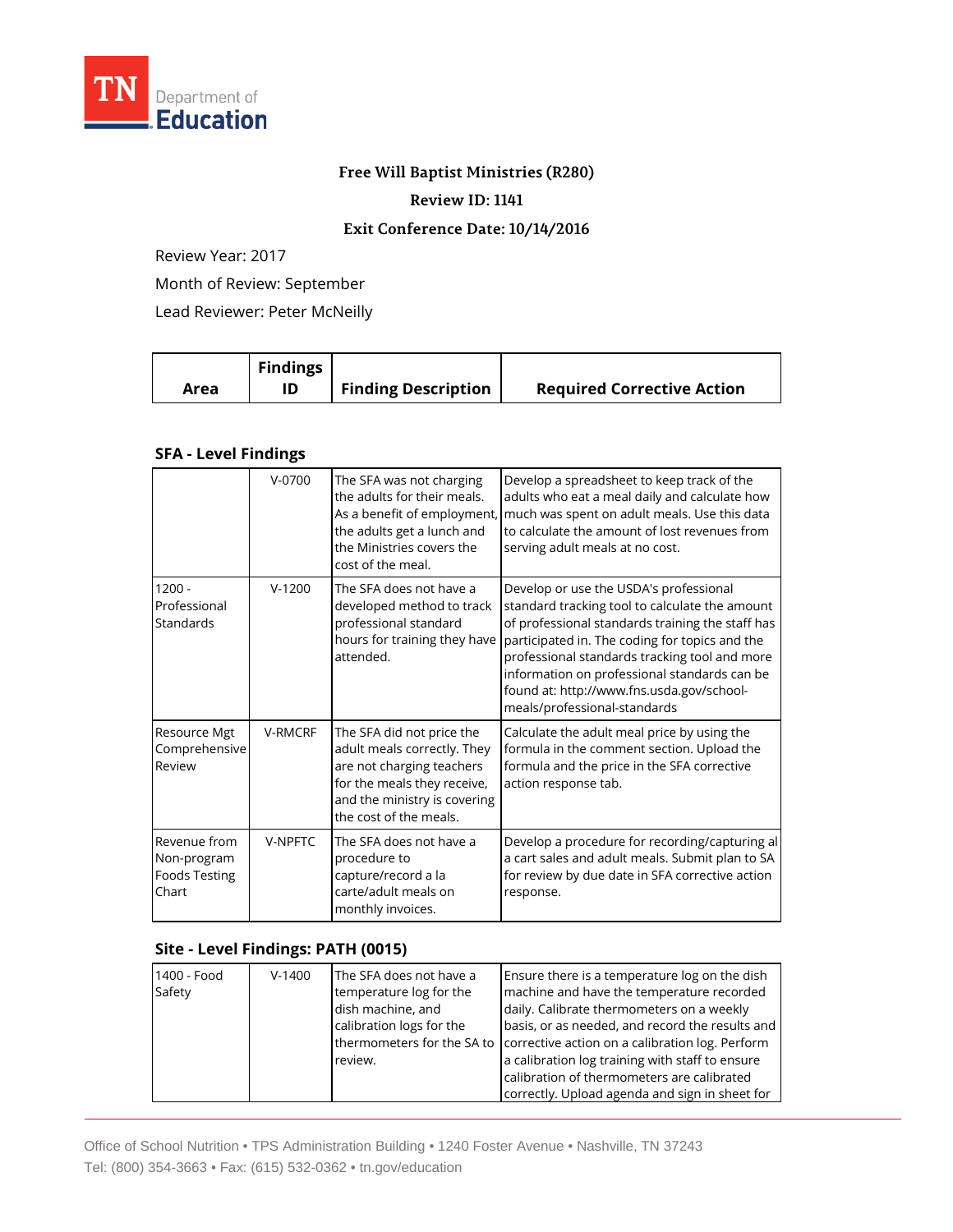|                                                              |            |                                                                                                                                                                                                                                                                                                                                        | calibration training to the SFA Corrective Action<br>Response.                                                                                                                                                                                                                                                                                                                                                                             |
|--------------------------------------------------------------|------------|----------------------------------------------------------------------------------------------------------------------------------------------------------------------------------------------------------------------------------------------------------------------------------------------------------------------------------------|--------------------------------------------------------------------------------------------------------------------------------------------------------------------------------------------------------------------------------------------------------------------------------------------------------------------------------------------------------------------------------------------------------------------------------------------|
| 300 - Meal<br>Counting and<br>Claiming -<br><b>Breakfast</b> | $V-0300$   | The SFA does not keep an<br>up to date roster on hand<br>where the meal counts are<br>taken.                                                                                                                                                                                                                                           | Ensure the staff keeps an up to date roster of<br>students at the meal counting location.                                                                                                                                                                                                                                                                                                                                                  |
| 300 - Meal<br>Counting and<br>Claiming -<br><b>Breakfast</b> | $V - 0300$ | During the month of review,<br>there were days when a<br>student was counted twice<br>for breakfast. The SFA also<br>neglected to count a<br>the student transferring<br>from one cabin to another.                                                                                                                                    | Ensure the meal counting system is able to<br>count the students accurately. Having up to<br>date rosters in the dining area would be<br>helpful in tracking who is eating breakfast on<br>any given day. The claim preparer will<br>student for breakfast due to participate in a meal counting training<br>provided by the Institute of Child Nutrition or<br>from the State Agency. Upload documents to<br>show training was conducted. |
| 300 - Meal<br>Counting and<br>Claiming -<br>Lunch            | $V-0300$   | The SFA does not keep an<br>up to date roster on hand<br>where the meal counts are<br>taken.                                                                                                                                                                                                                                           | Ensure the staff keeps an up to date roster of<br>students at the meal counting location.                                                                                                                                                                                                                                                                                                                                                  |
| 300 - Meal<br>Counting and<br>Claiming -<br>Lunch            | $V-0300$   | The SFA does not conduct<br>the required attendance<br>adjusted edit check before<br>submitting a claim for<br>reimbursement.                                                                                                                                                                                                          | Complete attendance adjusted edit check<br>before submitting a claim for reimbursement.<br>Calculate the SFA's attendance factor for the<br>month of October and submit the percentage<br>to the SA before filing the claim for<br>reimbursement for October.                                                                                                                                                                              |
| 300 - Meal<br>Counting and<br>Claiming -<br>Lunch            | $V-0300$   | During the month of review,<br>there were days when a<br>student was counted twice<br>for breakfast. The SFA also<br>neglected to count a<br>the student transferring<br>from one cabin to another.                                                                                                                                    | Ensure the meal counting system is able to<br>count the students accurately. Having up to<br>date rosters in the dining area would be<br>helpful in tracking who is eating breakfast on<br>any given day. The claim preparer will<br>student for breakfast due to participate in a meal counting training<br>provided by the Institute of Child Nutrition or<br>from the State Agency. Upload documents to<br>show training was conducted. |
| 400 - Meal<br>Components<br>and Quantities<br>- Breakfast    | $V - 0400$ | The SFA does not have<br>signage explaining what<br>constitutes a reimbursable<br>meal in the dining area.                                                                                                                                                                                                                             | Print off signage that shows students what<br>constitutes a reimbursable meal. This signage<br>can be found on the Team Nutrition website,<br>or off of the USDA website. Hang this signage<br>in the dining area for the students to see as<br>they come down the meal line to collect their<br>meal. Provide documentation showing the<br>signage is on display in the dining area.                                                      |
| 400 - Meal<br>Components<br>and Quantities<br>- Breakfast    | $V - 0400$ | The SFA was not keeping<br>production records<br>containing the required<br>sections. The SFA has the<br>product name and the<br>amount prepared on a<br>temperature log. While the<br>crediting information is<br>kept for the items, but not<br>on the production record,<br>and the planned portions<br>and the left overs are kept | Ensure the production records are completed<br>for September and completed daily as<br>required going forward. The SFA is being given<br>2 weeks to create production records for the<br>month of review, September, and submit to<br>the SA for review.                                                                                                                                                                                   |